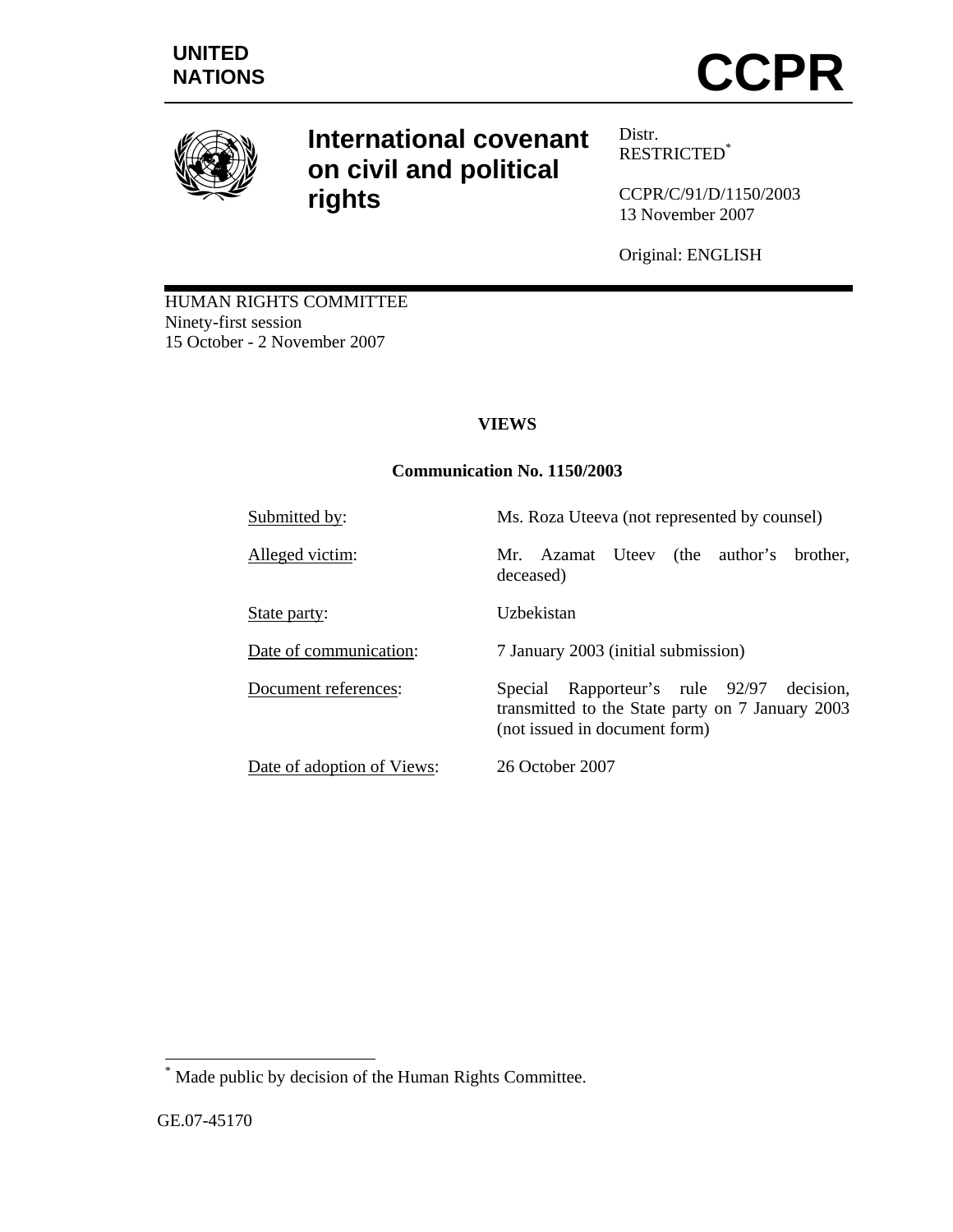CCPR/C/91/D/1150/2003 Page 2

 *Subject matter:* Imposition of death sentence after unfair trial with resort to torture during preliminary investigation.

 *Substantive issue:* Torture; unfair trial; arbitrary deprivation of life.

 *Procedural issues:* Evaluation of facts and evidence; substantiation of claim

 *Articles of the Covenant:* 6; 7; 9; 10; 14; 16

 *Article of the Optional Protocol:* 2

 On 26 October 2007, the Human Rights Committee adopted the annexed text as the Committee's Views, under article 5, paragraph 4, of the Optional Protocol in respect of communication No.1150/2003.

[ANNEX]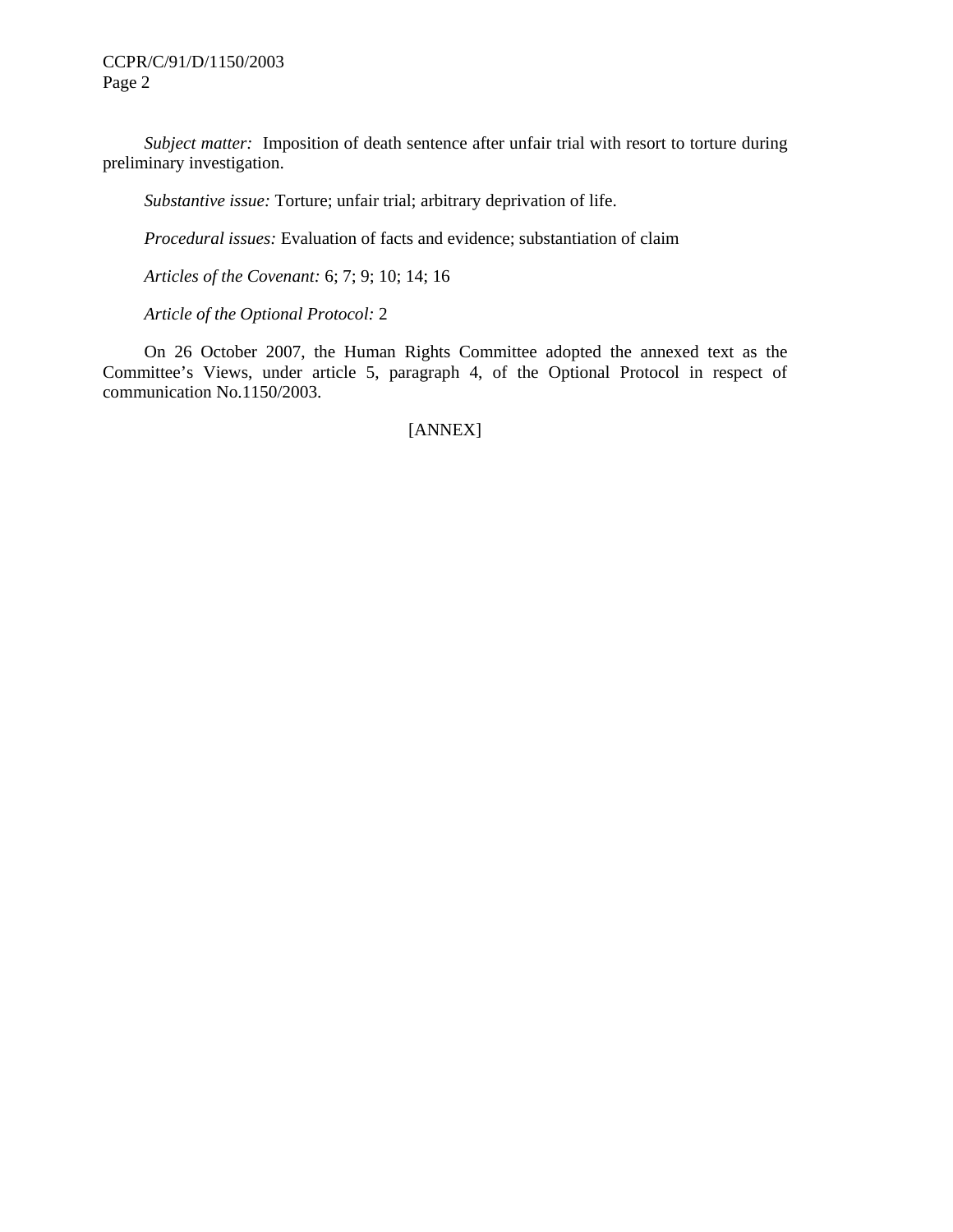#### **ANNEX**

Views of the Human Rights Committee under article 5, paragraph 4, of the Optional Protocol to the International Covenant on Civil and Political rights

Ninety-first session

concerning

#### **Communication No. 1150/2003\***

| Submitted by:          | Ms. Roza Uteeva (not represented by counsel)         |
|------------------------|------------------------------------------------------|
| Alleged victim:        | Mr. Azamat Uteev (the author's brother,<br>deceased) |
| State party:           | Uzbekistan                                           |
| Date of communication: | 7 January 2003 (initial submission)                  |

 The Human Rights Committee, established under article 28 of the International Covenant on Civil and Political Rights,

Meeting on 26 October 2007,

 Having concluded its consideration of communication No. 1150/2003, submitted to the Human Rights Committee on behalf of Mr. Azamat Uteev under the Optional Protocol to the International Covenant on Civil and Political Rights,

 Having taken into account all written information made available to it by the authors of the communication, and the State party,

Adopts the following:

 $\overline{a}$ 

#### **Views under article 5, paragraph 4, of the Optional Protocol**

1.1 The author of the communication is Ms. Roza Uteeva, an Uzbek national of Kazakh origin. She submits the communication on behalf of her brother, Azamat Uteev, also an Uzbek national of Kazakh origin, born in 1981, who at the time of submission of the communication was awaiting execution in Tashkent, after being sentenced to death by the Supreme Court of the Republic of Karakalpakstan (Uzbekistan) on 28 June 2002. She claims that her brother is a

<sup>\*</sup> The following members of the Committee participated in the examination of the present communication: Mr. Prafullachandra Natwarlal Bhagwati, Mr. Yuji Iwasawa, Mr. Edwin Johnson, Mr. Rajsoomer Lallah, Ms. Zonke Zanele Majodina, Ms. Iulia Antoanella Motoc, Ms. Elisabeth Palm, Mr. José Luis Pérez Sanchez-Cerro, Mr. Rafael Rivas Posada, Sir Nigel Rodley, Mr. Ivan Shearer and Ms. Ruth Wedgwood.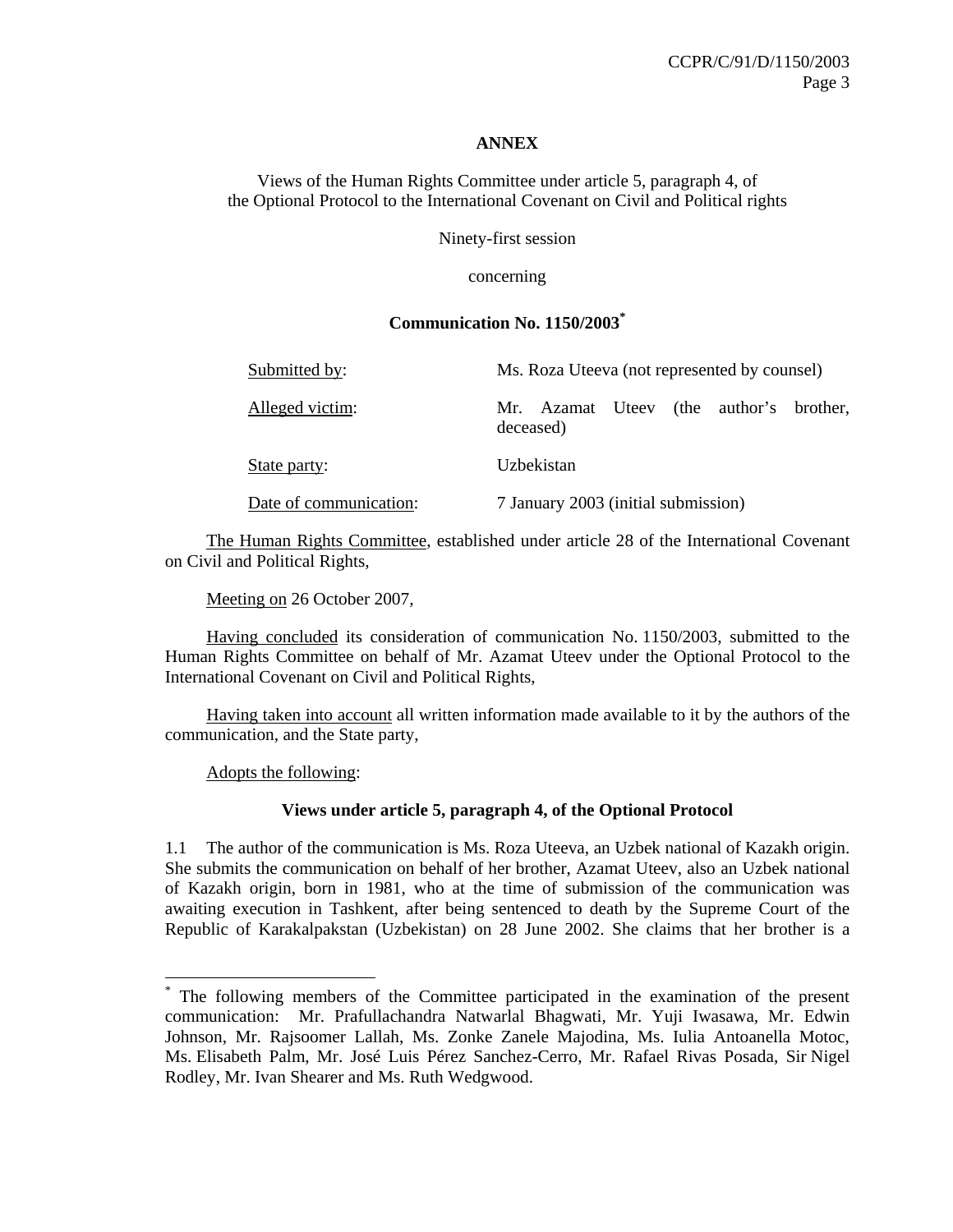victim of violations by Uzbekistan of his rights under article 6; article 7; article 9; article 10; article 14, paragraphs 1, 2, and 3; and article 16, of the Covenant. She is unrepresented.

1.2 When registering the communication on 7 January 2003, and pursuant to rule 92 of its rules of procedures, the Committee, acting through its Special Rapporteur on New Communications and Interim Measures, requested the State party not to carry out the author's brother's execution while his case was under examination. On 16 July 2003, the State party informed the Committee that Mr. Uteev's execution had already been carried out, without however providing the exact date of execution.

### **Factual background**

2.1 On 28 June 2002, Mr. Azamat Uteev was found guilty and sentenced to death by the Supreme Court of the Republic of Karakalpakstan (Uzbekistan), for having murdered with particular violence one Saira Matyakubova (a minor), and having robbed money, jewellery, and other items for a total of 670 120 Uzbek sum from her parents' apartment, in the morning of 3 April 2002. After having committed the murder and the robbery, and in order to conceal his actions, he set fire to the apartment, posing a threat to the life of others, and causing damage to the victim's parents equal to 5 824 000 sum. On 6 August 2002, the judgment was reviewed by the appeal body of the Karakalpakstan Supreme Court, which confirmed the death sentence. On 26 November 2002, the Supreme Court of Uzbekistan also reviewed the case and confirmed the death sentence.

2.2 The author claims that her brother did not commit the murder of which he was convicted. He was beaten and tortured by investigators and thus forced to confess guilt. Furthermore, she claims that her brother's sentence was particularly severe and unfounded and that his punishment did not correspond with his personality. He was positively assessed by his neighbours and documents to this effect were submitted to the court.

2.3 The author refers to a ruling of the Supreme Court of Uzbekistan of 1996, according to which evidence obtained through unlawful methods is inadmissible. This was not respected in her brother's case. She claims that her numerous complaints to different institutions (Presidential administration, Ombudsman, General Prosecutor's Office, Supreme Court of Uzbekistan) about the irregularities committed by the investigators remained unanswered or were simply sent to the same service against whose actions she was complaining about.

2.4 The author contends that in court, her brother claimed that he was innocent and that he was initially interrogated as a witness in relation to the crimes but was later arrested. Officials from the District Unit of the Ministry of Internal Affairs and the Prosecutor's Office beat and tortured him, in the absence of a defence counsel. In describing the methods of torture used, he allegedly claimed that he was forced to wear a gas mask with obstructed air access and was thus prevented from breathing; he was also placed in salt water. According to the author, the court rejected her brother's claims, considering that they constituted a defence strategy to avoid criminal liability.

2.5 According to the author, the investigators and the court examined her brother's criminal case superficially and in a biased manner. In particular, the investigator did everything possible to avoid the engagement of the criminal liability of one Rinat Mamutov (a former colleague of the father of the murdered Matyakubova), who, according to the author, had committed the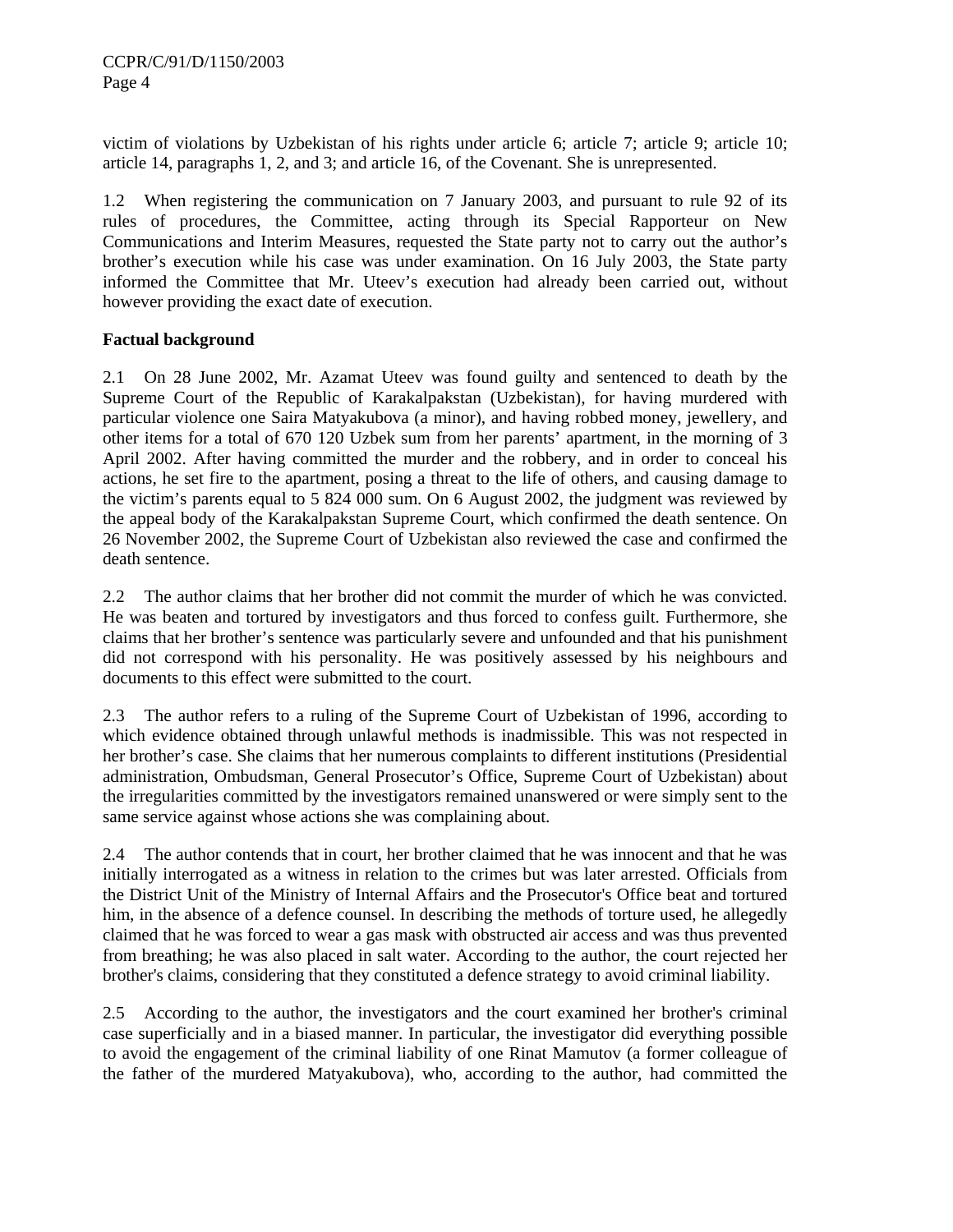murder.

2.6 The author claims that pursuant to article 23 of the Uzbek Criminal Procedure Code, it is not incumbent on the accused to prove his/her innocence, and any remaining doubts are to his/her benefit. The court, however, did not comply with these requirements in her brother's case. The sentence was based on indirect evidence collected by the investigators that could not be confirmed in court, whereas evidence that could establish Uteev's innocence was lost during the investigation. In particular, the author contends that the record in relation to the examination of the crime scene mentioned that Uteev had stabbed the victim several times with a knife. According to her, her brother's hair, hands, and clothes should have disclosed blood marks. However, no expert's examination of his hair, hands, or of the substance under his nails was ever carried out, although this was crucial in establishing his guilt.

#### **The complaint**

3. The author claims that her brother is a victim of violations by Uzbekistan of his rights under article 6; article 7; article 9; article 10; article 14, paragraphs 1, 2, and 3; and article 16, of the Covenant.

#### **State party's observations and absence of author's comments thereon**

4.1 The State party presented its observations on 16 July 2003 and 12 October 2005. It recalls that the alleged victim was sentenced to death by the Supreme Court of the Republic of Karakalpakstan on 28 June 2002, for robbery, premeditated murder, and deliberate destruction of property causing significant damages. On 6 August 2002, the appeal body of the Karakalpakstan Supreme Court confirmed the sentence. According to the State party, Mr. Uteev's guilt in committing the offences was proven, his illegal acts were duly classified under the law in force, and his punishment was determined after taking into account information on his personality and the public danger of the crimes he had committed. The State party states that the death sentence of the alleged victim has already been carried out, without however providing the exact date of the execution.

4.2 The author did not present comments on the State party's observations, in spite of three reminders.

#### **Non respect of the Committee's request for interim measures**

5.1 When submitting her communication on 7 January 2003, the author informed the Committee that at that point, her brother was on death row. On 3 February 2003, she submitted a written authorisation to act on behalf of Mr. Uteev that was signed by him, on 14 January 2003, i.e subsequently to the transmittal to the State party of the Committee's request not to carry out the alleged victim's execution while his case is under consideration. On 16 July 2003, the State party informed the Committee that the alleged victim's execution had been carried out, without providing the date of execution. The Committee notes that it is uncontested that the execution in question took place despite the fact that the alleged victim's communication had been registered under the Optional Protocol and a request for interim measures of protection had been duly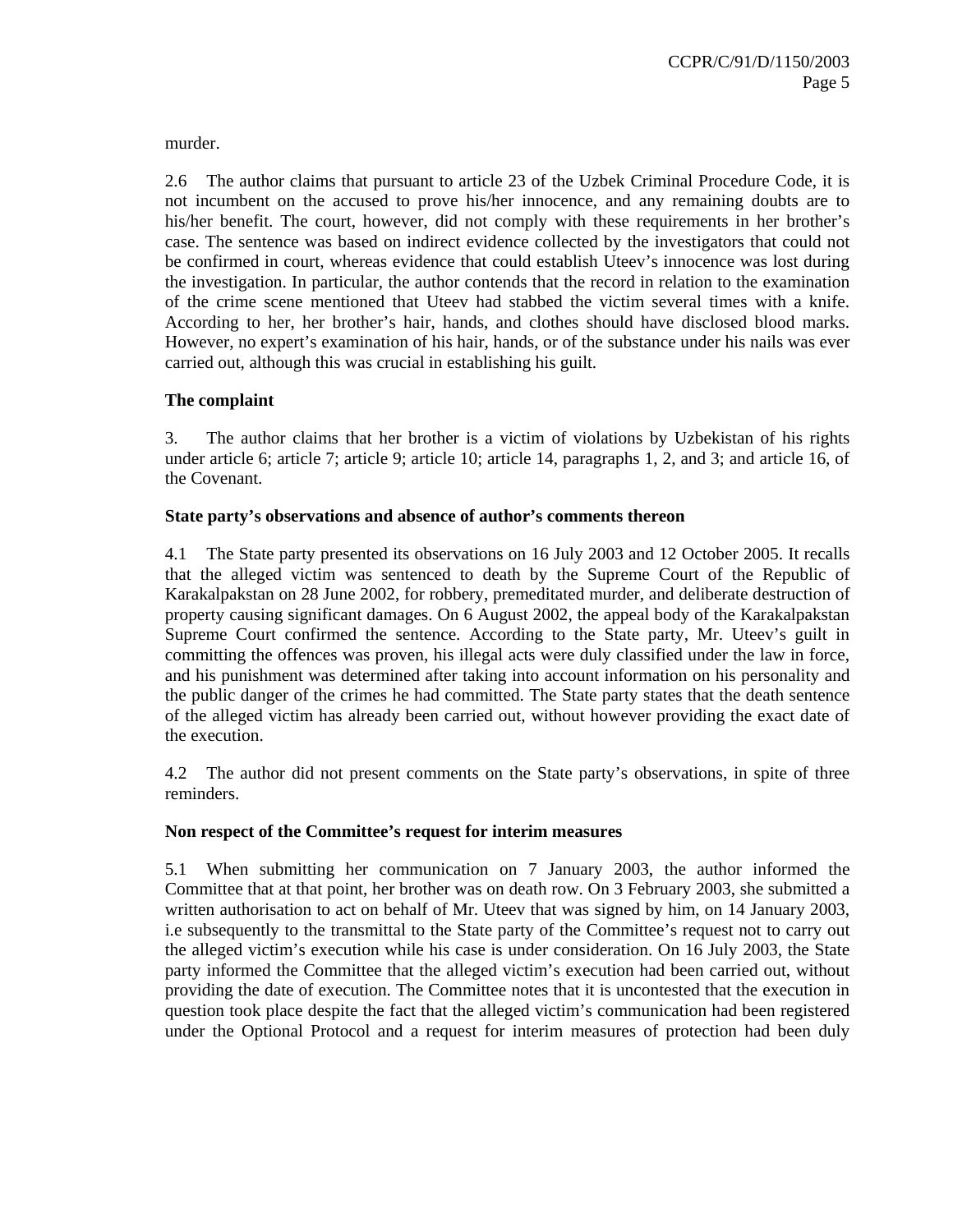addressed to the State party. The Committee recalls<sup>1</sup> that by adhering to the Optional Protocol, a State party to the Covenant recognizes the competence of the Committee to receive and consider communications from individuals claiming to be victims of violations of any of the rights set forth in the Covenant (in the Preamble and in article 1). Implicit in a State's adherence to the Protocol is an undertaking to cooperate with the Committee in good faith, so as to enable it to consider such communications, and after examination, to forward its Views to the State party and to the individual concerned (article 5, paragraphs 1 and 4). It is incompatible with these obligations for a State party to take any action that would prevent or frustrate the Committee in its consideration and examination of the communication, and in the expression of its final Views.

5.2 Apart from any violation of the Covenant found against a State party in a communication, a State party commits grave breaches of its obligations under the Optional Protocol if it acts to prevent or to frustrate consideration by the Committee of a communication alleging a violation of the Covenant, or to render examination by the Committee moot and the expression of its Views nugatory and futile. In the present case, the author alleges that her brother was denied his rights under various articles of the Covenant. Having been notified of the communication, the State party breached its obligations under the Protocol by executing the alleged victim before the Committee concluded its consideration and examination of the case, and the formulation and communication of its Views.

5.3 The Committee recalls that interim measures under rule 92 of its Rules of Procedure adopted in conformity with article 39 of the Covenant, are essential to the Committee's role under the Protocol. Flouting of the rule, especially by irreversible measures such as, as in this case, the execution of Mr. Azamat Uteev, undermines the protection of Covenant rights through the Optional Protocol<sup>2</sup>.

#### **Issues and proceedings before the Committee**

## **Consideration of the admissibility**

l

6.1 Before considering any claim contained in a communication, the Human Rights Committee must, in accordance with rule 93 of its rules of procedure, decide whether or not the communication is admissible under the Optional Protocol to the Covenant.

6.2 The Committee notes, as required by article 5, paragraph 2 (a) and (b), of the Optional Protocol, that the same matter is not being examined under any other international procedure of investigation or settlement, and that it is uncontested that domestic remedies have been exhausted.

6.3 The Committee has noted the author's claims that her brother's rights under articles 9 and 16, of the Covenant, have been violated. In the absence of any other pertinent information in this

<sup>&</sup>lt;sup>1</sup> See, inter alia, Piandiong v. the Philippines, Communication No. 869/1999, Views adopted on 19 October 2000, paragraphs 5.1 - 5.4; Shevkkhie Tulyaganova v. Uzbekistan, Communication No. 1041/2001, Views adopted on 20 July 2007, paras  $6.1 - 6.3$ ; Davlatbibi Shukurova v. Tajikistan, Communication No. 1044/2002, Views adopted on 17 March 2006, paras 6.1-6.3. .

<sup>&</sup>lt;sup>2</sup> See, inter alia, Davlatbibi Shukurova v. Tajikistan, Communication No. 1044/2002, Views adopted on 17 March 2006, paragraphs 6.1 -6.3.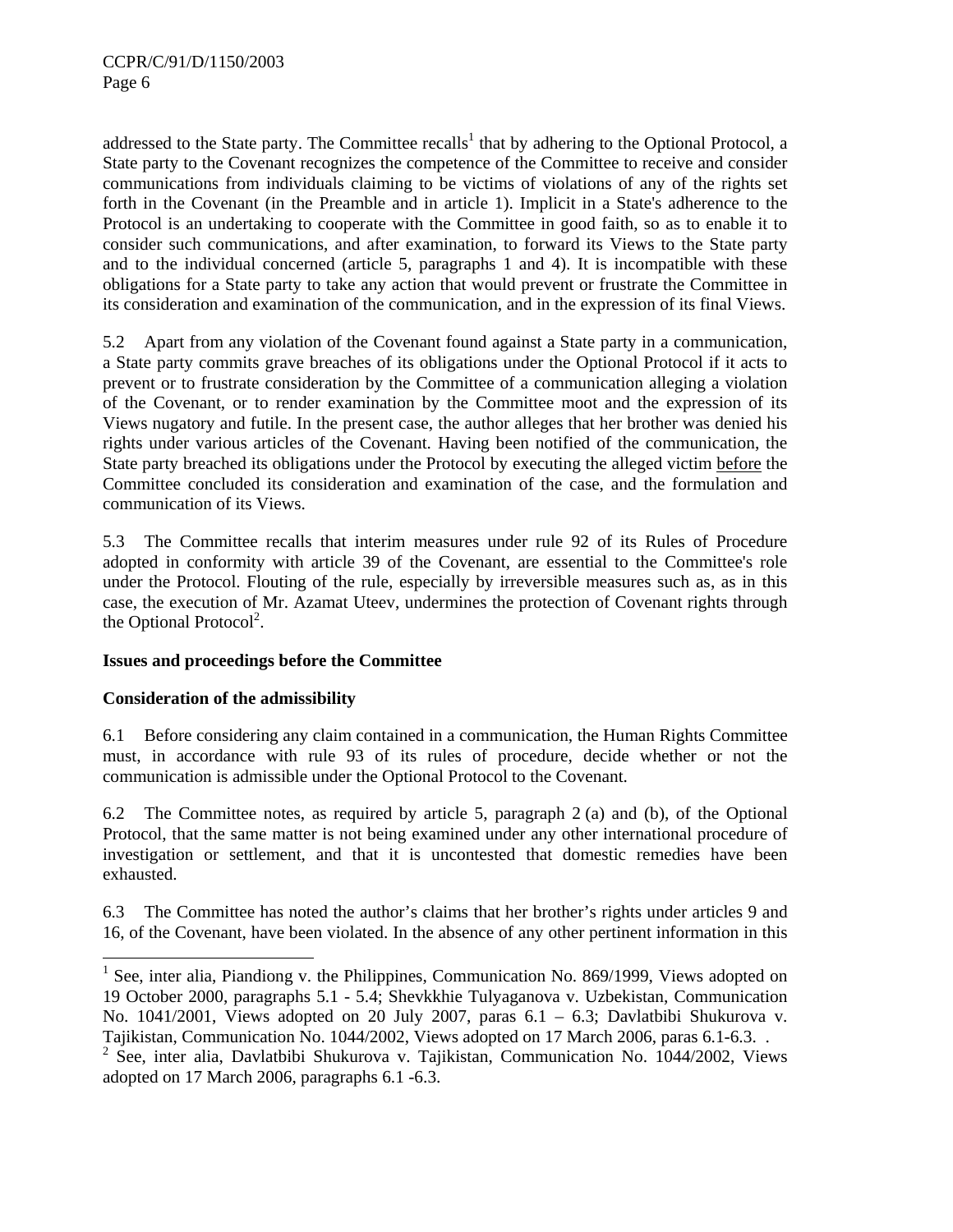respect, this part of the communication is deemed inadmissible, as insufficiently substantiated for purposes of admissibility, under article 2 of the Optional Protocol.

6.4 The Committee has noted that the author's allegations about the manner in which the courts handled her brother's case and qualified his acts, may raise issues under article 14, paragraphs 1 and 2, of the Covenant. It observes, however, that these allegations relate primarily to the evaluation of facts and evidence by the State party's courts. It recalls that it is generally for the courts of States parties to evaluate facts and evidence in a particular case, unless it can be ascertained that the evaluation was clearly arbitrary or amounted to a denial of justice<sup>3</sup>. In this case, the Committee considers that in the absence in the case file of any court records, trial transcript, or other pertinent information, which would make it possible to verify whether the trial in fact suffered from the defects alleged by the author, this part of the communication is inadmissible under article 2 of the Optional Protocol as insufficiently substantiated.

6.5 The Committee considers that the author's remaining allegations, which appear to raise issues under article 6; article 7; article 10; and article 14, paragraph 3 (g), of the Covenant, have been sufficiently substantiated, for purposes of admissibility, and declares them admissible.

#### **Consideration of the merits**

 $\overline{a}$ 

7.1 The Human Rights Committee has considered the communication in the light of all the information made available to it by the parties, as provided for under article 5, paragraph 1, of the Optional Protocol.

7.2 The author has claimed that her brother was beaten and tortured by investigators to force him to confess guilt in the murder and other crimes. In court, he retracted his initial confessions made during the investigation, and explained that they were obtained under beatings and torture. The court rejected his claim as constituting a defence strategy aimed at avoiding criminal liability. These allegations were brought to the attention of the Supreme Court of Uzbekistan and were rejected. The Committee recalls that once a complaint against ill-treatment contrary to article  $\overline{7}$  is filed, a State party is duty bound to investigate it promptly and impartially.<sup>4</sup> In this case, the State party has not specifically, by way of presenting the detailed consideration by the courts, or otherwise, refuted the author's allegations nor has it presented any particular information, in the context of the present communication, to demonstrate that it conducted any inquiry in this respect. In these circumstances, due weight must be given to the author's allegations, and the Committee considers that the facts presented by the author disclose a violation of her brother's rights under article 7 and article 14, paragraph 3 (g), of the Covenant.

7.3 In light of the above finding, the Committee does not find it necessary to address separately the author's claim under article 10 of the Covenant.

<sup>&</sup>lt;sup>3</sup> See, inter alia, Communication No. 541/1993, Errol Simms v. Jamaica, inadmissibility decision adopted on 3 April 1995, paragraph 6.2.

<sup>&</sup>lt;sup>4</sup> General Comment on article 7, No. 20 [44], adopted on 3 April 1992, paragraph 14.